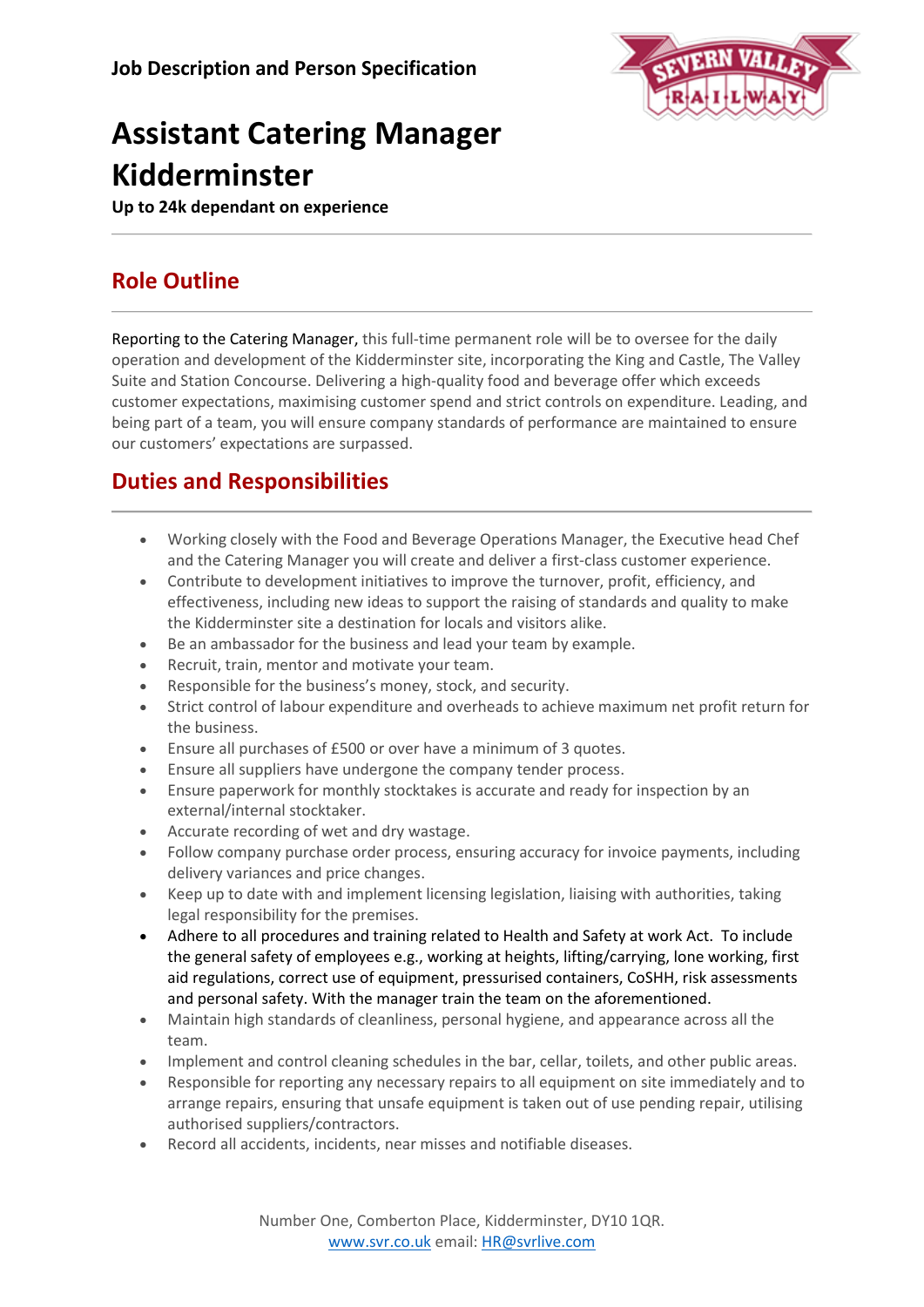#### **Job Description and Person Specification**



- In conjunction with the manager understand, train the team on the company HACCP and all its pre-requisite conditions.
- Engage social media as a tool to market the business to the wider audience.
- Any other applicable duties as required.

#### **Key Accountabilities**

- Consistent delivery of excellent customer service.
- Deliver to budget and revenue targets as set in yearly budget.
- Accountable for the business's money, stock, and security.
- Accountable for the safety of the team and customers.
- Accountable for labour expenditure and operating within labour target.
- Accountable for overheads and working within overhead targets.
- Accountable for cost of sales and working within cost of sale targets.
- Accountable for HACCP and all pre-requisite health and hygiene regulations. Pest control by way of example.
- Following Company Purchase Order process, ensure accuracy for invoice payments, including delivery variances and price changes

### **Key Relationships**

- Catering Manager.
- Food and Beverage Operations Manager
- Customers.
- Wider catering team.
- Kidderminster Station Staff.
- Volunteers.
- Suppliers.
- Senior Leadership Team.
- Support departments eg, Marketing, Accounts, Human Resources.
- Legislative and licensing authorities.

## **Skills Required**

- Demonstrable leadership and motivating skills including the ability to build strong relationships with customers and the team.
- Excellent communication skills a team player.
- Ability to manage in a diverse environment with a focus on client and customer services.
- Strong organisational and time management skills.
- Stock-taking skills.
- Good business and commercial acumen.
- Ability to work in a high paced environment.
- Tact and diplomacy with customers on occasions in challenging circumstances, able to think quickly and sort out problems on the spot, and the ability to stay calm in a crisis